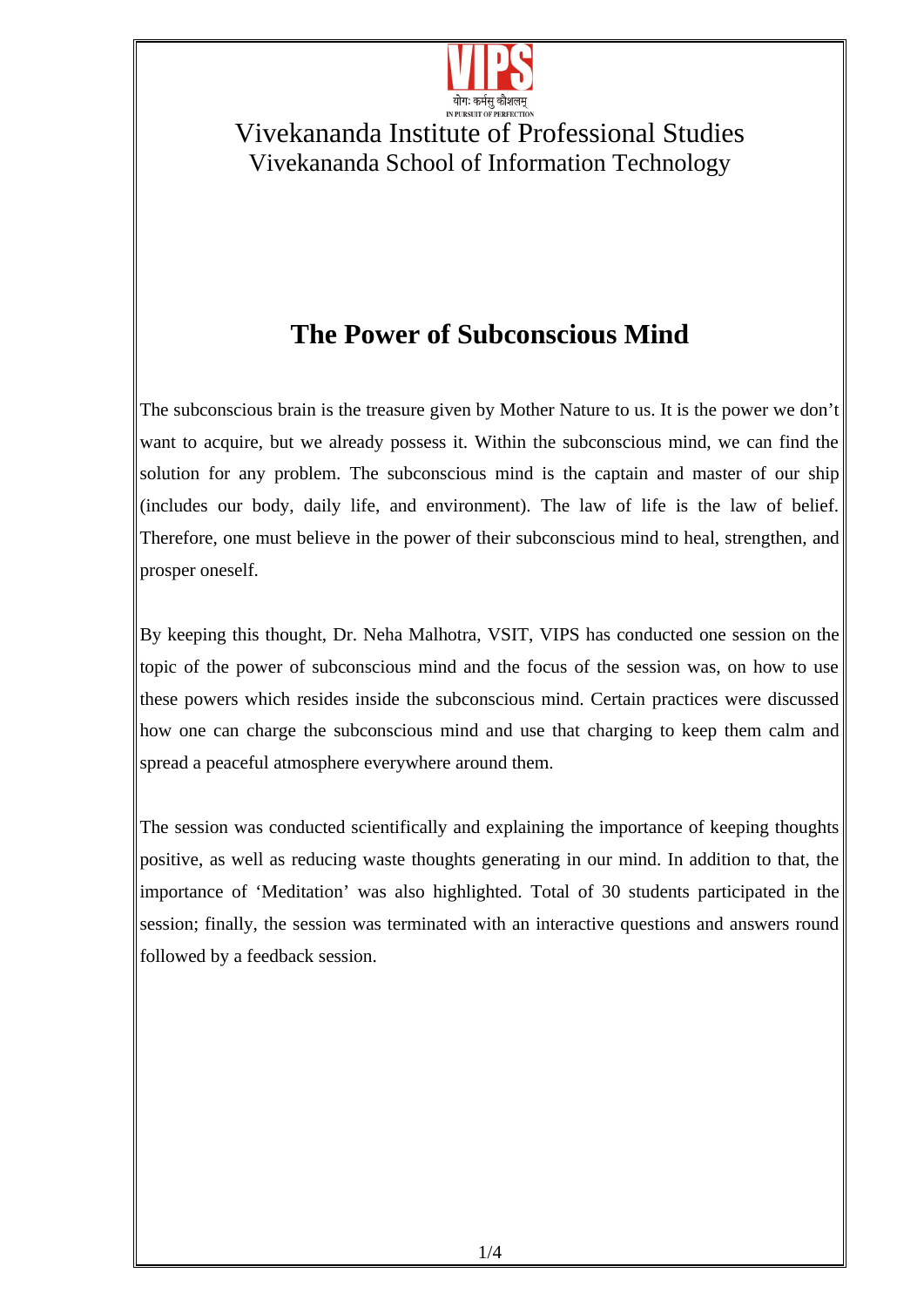

**Flyer**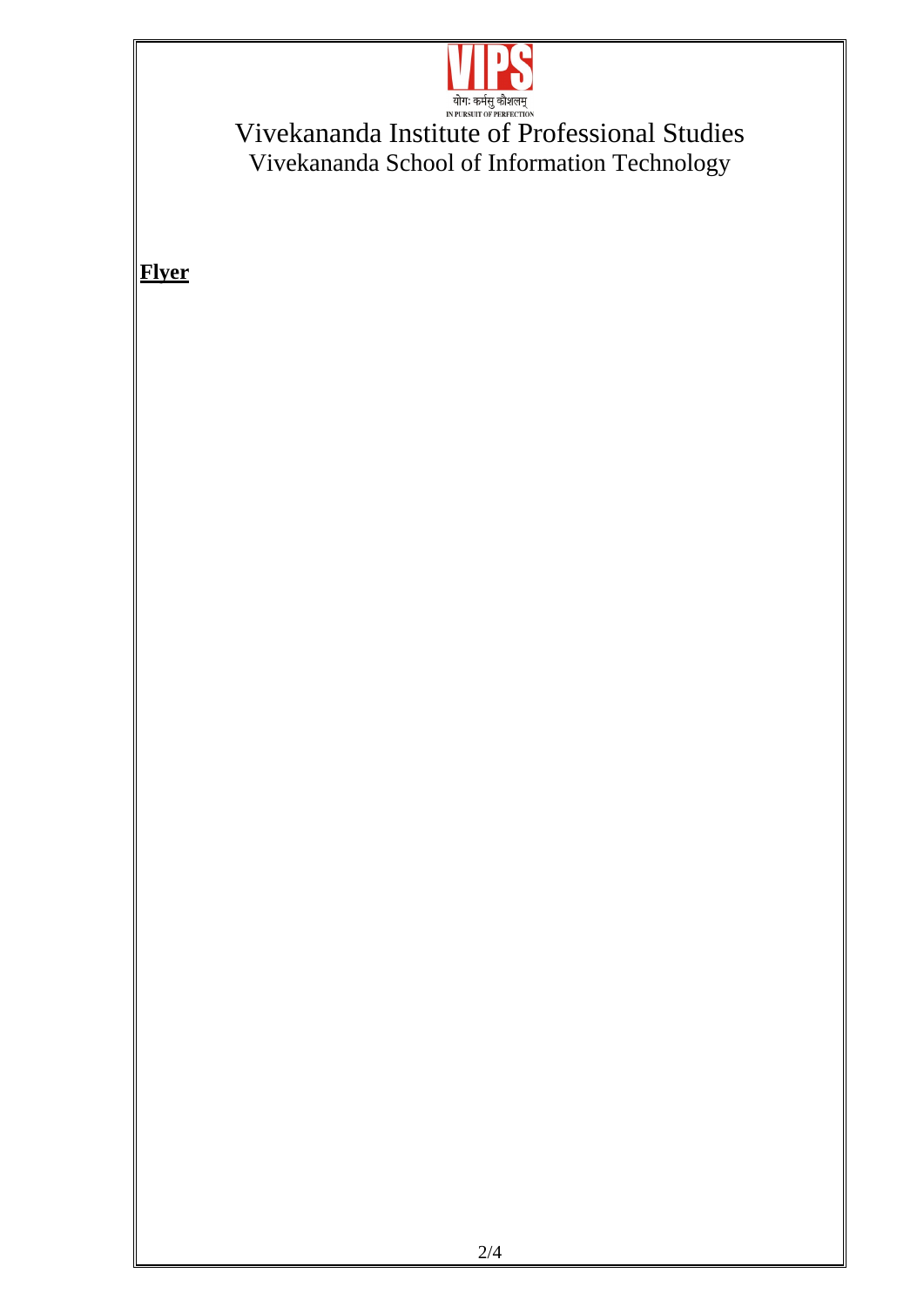



# **POWER OF**



17th Jan, 2020 12:50 to 01:50 PM 307, A Block

Benefits:

- 1) To increase concentration powers.
- 2) Calm and relaxed mind.
- 3) More focus and clarity.
- 4) reduces depression and stress.
- 5) Better decision making and many more.

#### **Glimpse**